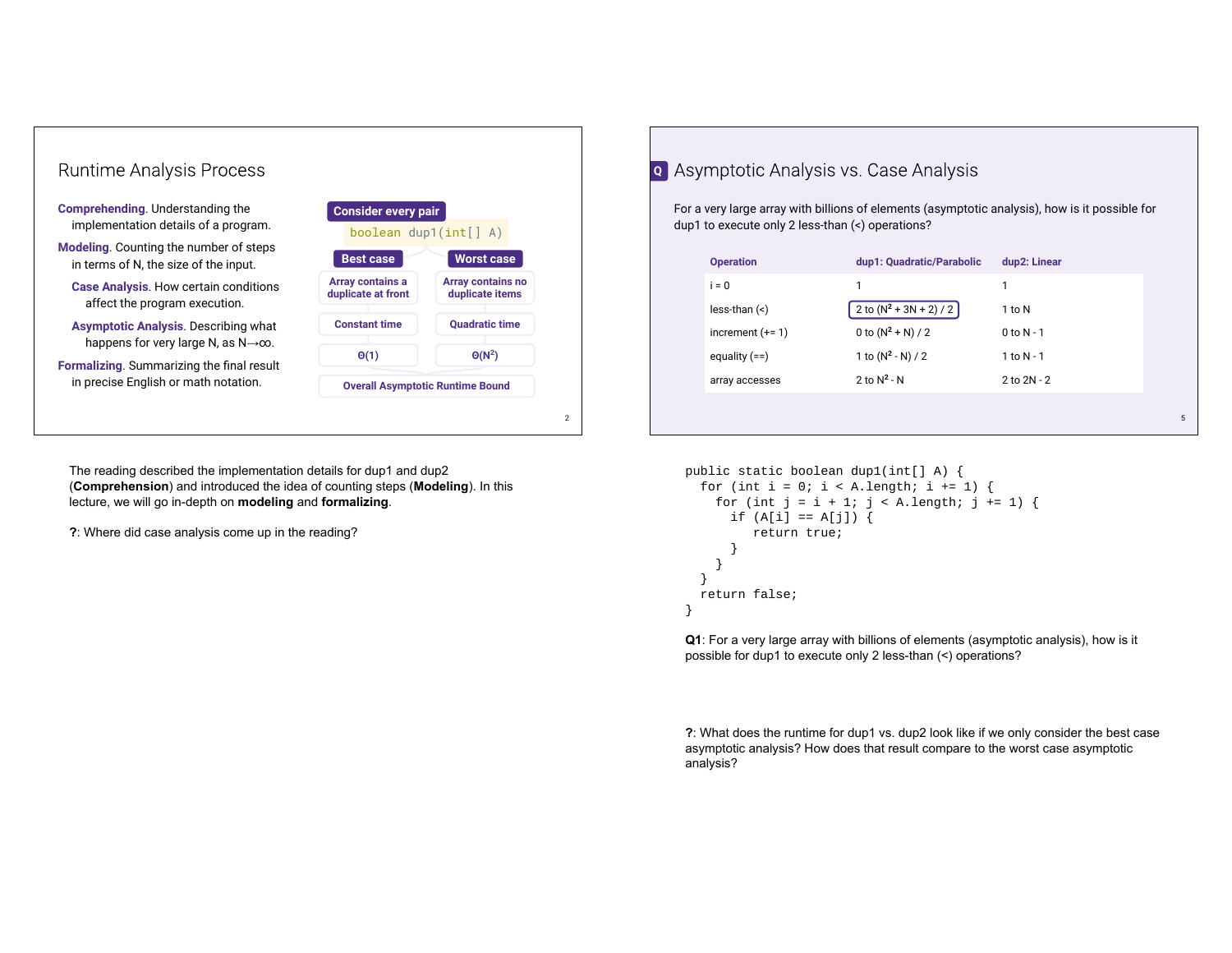

**Q1**: What is the order of growth of each function? (Informally, what is the shape of each function for very large N?)



**?**: What is a value that we can choose for *N<sup>0</sup>* according to the plot on the right?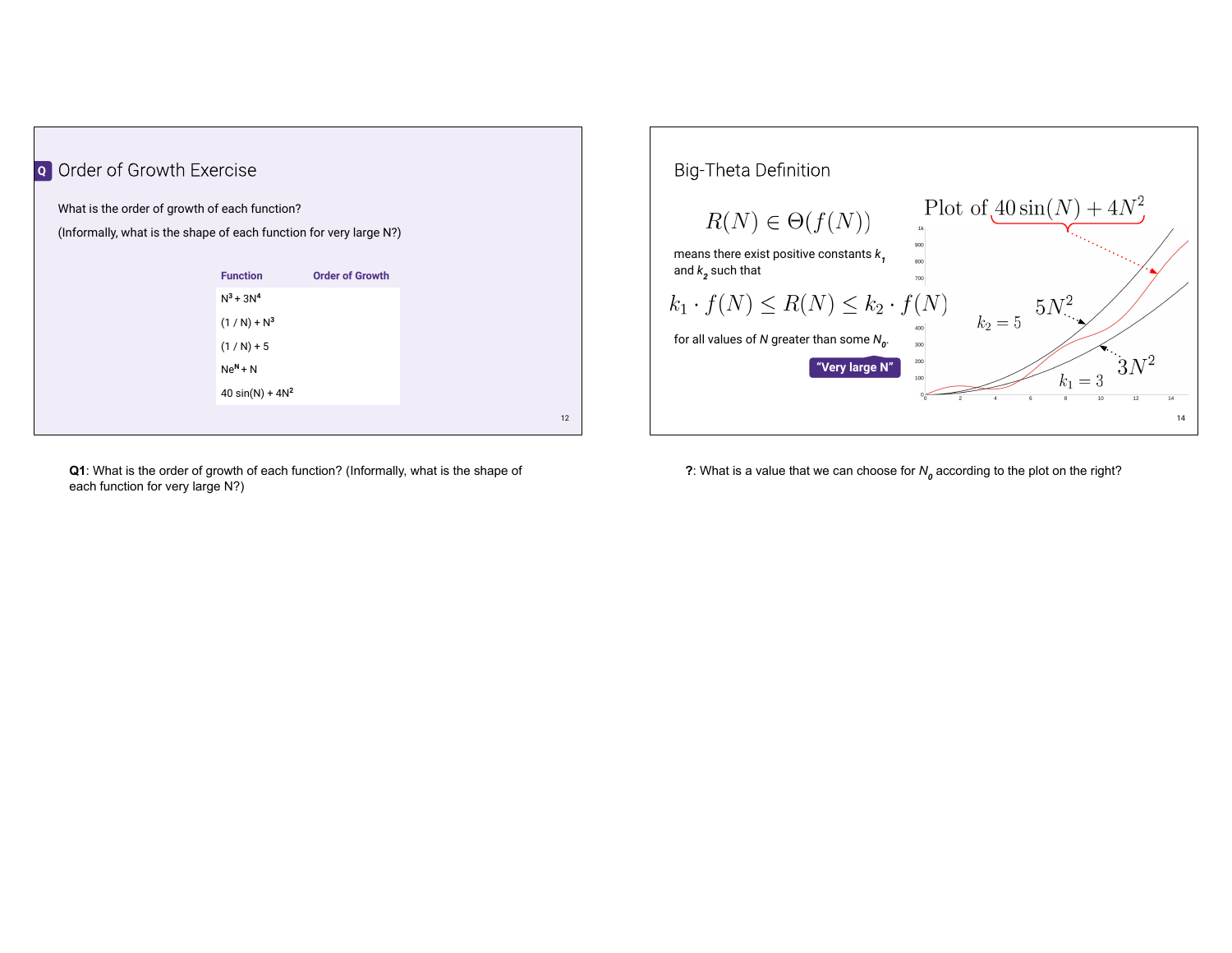



**Q1**: Find a simple f(N) and corresponding  $k<sub>1</sub>$  and  $k<sub>2</sub>$ .

**?**: Why can we say that 40  $sin(N) + 4N^2$  is in  $O(N^4)$ ? Explain in terms of the formal definition of Big-O.

**?**: Why is it incorrect to say that 40 sin(N) + 4N**<sup>2</sup>** is in Θ(N**<sup>4</sup>** )? Explain in terms of the formal definition of Big-Theta.